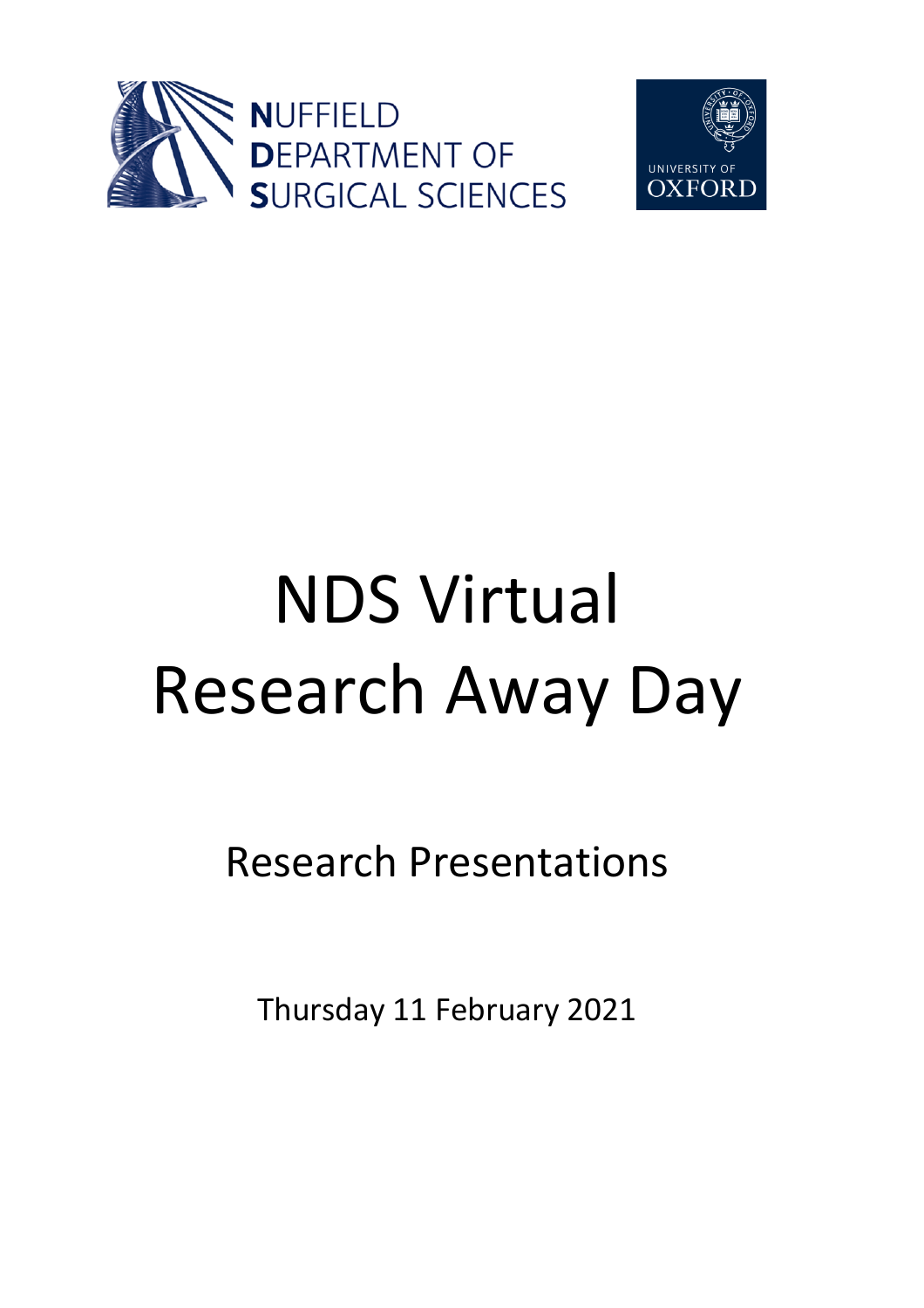#### **NDS Virtual Research Away Day 2021**

**Steering Committee Chairs** David Cranston Ian Mills **Members** Jo Snoeck Nicky Iyer Odette Dawkins Lucy Paterson Louise King Peter Moles

awayday@nds.ox.ac.uk